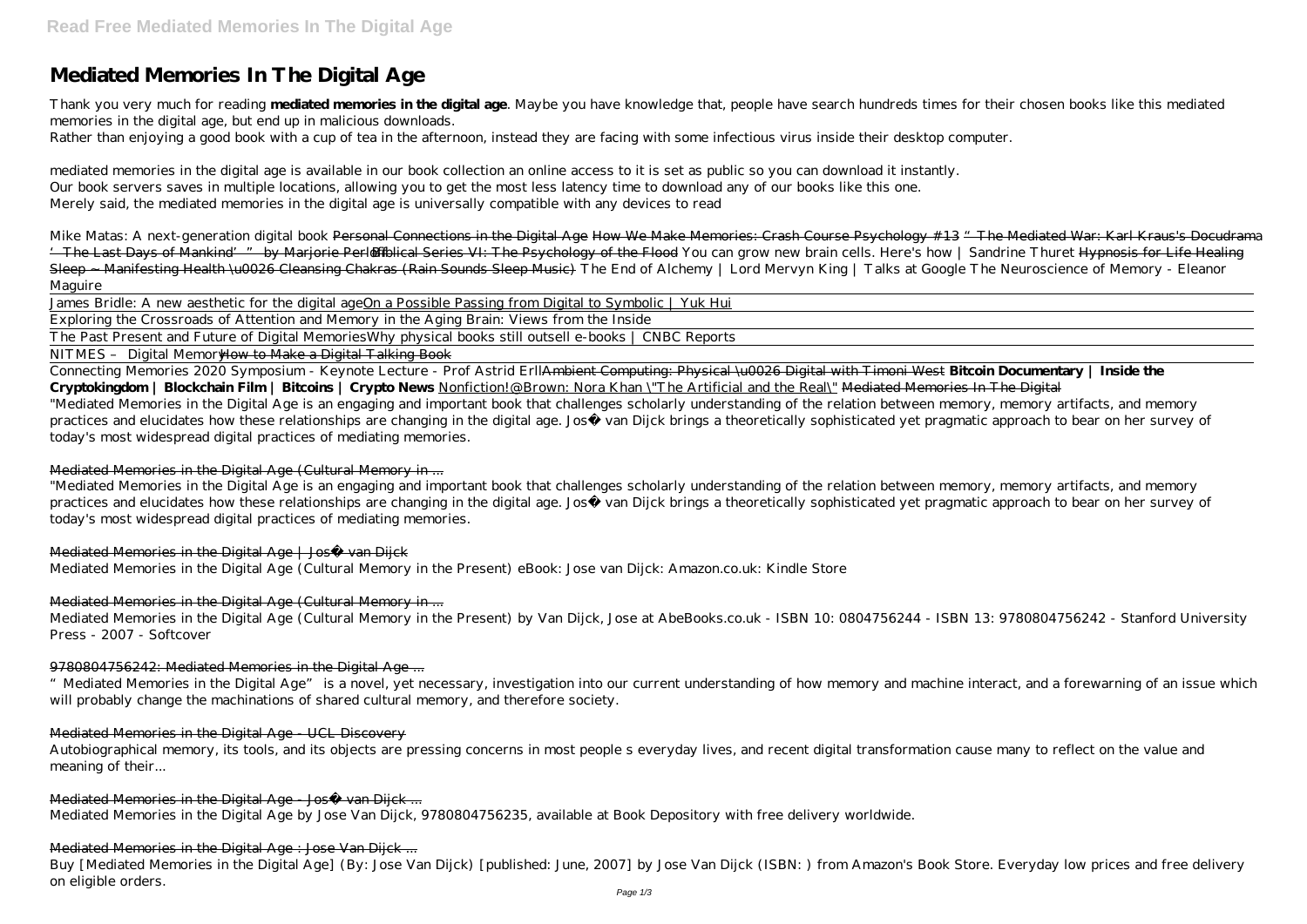### [Mediated Memories in the Digital Age] (By: Jose Van Dijck ...

Buy MEDIATED MEMORIES IN THE DIGITAL AGE (CULTURAL MEMORY IN THE PRESENT (PAPERBACK)) BY VAN DIJCK, JOSE (AUTHOR)PAPERBACK by Van Dijck, Jose (ISBN: ) from Amazon's Book Store. Everyday low prices and free delivery on eligible orders.

# MEDIATED MEMORIES IN THE DIGITAL AGE (CULTURAL MEMORY IN ...

Mediated Memories in the Digital Age: Van Dijck, Distinguished University Professor Jose: Amazon.nl Selecteer uw cookievoorkeuren We gebruiken cookies en vergelijkbare tools om uw winkelervaring te verbeteren, onze services aan te bieden, te begrijpen hoe klanten onze services gebruiken zodat we verbeteringen kunnen aanbrengen, en om advertenties weer te geven.

### Mediated Memories in the Digital Age: Van Dijck ...

"Mediated Memories in the Digital Age is an engaging and important book that challenges scholarly understanding of the relation between memory, memory artifacts, and memory practices and elucidates how these relationships are changing in the digital age. José van Dijck brings a theoretically sophisticated yet pragmatic approach to bear on her survey of today's most widespread digital practices of mediating memories.

This book studies how our personal memory is transformed as a result of technological and cultural transformations: digital photo cameras, camcorders, and multimedia computers inevitably change the way we remember and affect conventional forms of recollection.

Many people deploy photo media tools to document everyday events and rituals. For generations we have stored memories in albums, diaries, and shoeboxes to retrieve at a later moment in life. Autobiographical memory, its tools, and its objects are pressing concerns in most people's everyday lives, and recent digital transformation cause many to reflect on the value and meaning of their own "mediated memories." Digital photo cameras, camcorders, and multimedia computers are rapidly replacing analogue equipment, inevitably changing our everyday routines and conventional forms of recollection. How will digital photographs, lifelogs, photoblogs, webcams, or playlists change our personal remembrance of things past? And how will they affect our cultural memory? The main focus of this study is the ways in which (old and new) media technologies shape acts of memory and individual remembrances. This book spotlights familiar objects but addresses the larger issues of how technology penetrates our intimate routines and emotive processes, how it affects the relationship between private and public, memory and experience, self and others.

This collected volume is the first to study the interface between contemporary social movements, cultural memory and digital media. Establishing the digital memory work practices of social movements as an important area of research, it reveals how activists use digital media to lay claim to, circulate and curate cultural memories. Interdisciplinary in scope, its contributors address mobilizations of mediated remembrance in the USA, Germany, Sweden, Italy, India, Argentina, the UK and Russia.

Holocaust Memory in the Digital Age explores the nexus of new media and memory practices, raising questions about how advances in digital technologies continue to influence the nature of Holocaust memorialization. Through an in-depth study of the largest and most widely available collection of videotaped interviews with survivors and other witnesses to the Holocaust, the University of Southern California Shoah Foundation's Visual History Archive, Jeffrey Shandler weighs the possibilities and challenges brought about by digital forms of public memory. The Visual History Archive's holdings are extensive—over 100,000 hours of video, including interviews with over 50,000 individuals—and came about at a time of heightened anxiety about the imminent passing of the generation of Holocaust survivors and other eyewitnesses. Now, the Shoah Foundation's investment in new digital media is instrumental to its commitment to remembering the Holocaust both as a subject of historical importance in its own right and as a paradigmatic moral exhortation against intolerance. Shandler not only considers the Archive as a whole, but also looks closely at individual survivors' stories, focusing on narrative, language, and spectacle to understand how Holocaust remembrance is mediated.

This volume offers a comprehensive discussion of Media Memory and brings Media and Mediation to the forefront of Collective Memory research. The essays explore a diversity of media technologies (television, radio, film and new media), genres (news, fiction, documentaries) and contexts (US, UK, Spain, Nigeria, Germany and the Middle East).

This book explores emergent intimate practices in social media cultures. It examines new digital intimacies as they are constituted, lived, and commodified via social media platforms. The study of social media practices has come to offer unique insights into questions about what happens to power dynamics when intimate practices are made public, about intimacy as public and political, and as defined by cultural politics and pedagogies, institutions, technologies, and geographies. This book forges new pathways in the scholarship of digital cultures by fusing queer and feminist accounts of intimate publics with critical scholarship on digital identities and everyday social media practices. The collection brings together a diverse range of carefully selected, cutting-edge case studies and groundbreaking theoretical work on topics such as selfies, oversharing, hook-up apps, sexting, Gamergate, death and grief online, and transnational family life. The book is divided into three parts: 'Shaping Intimacy', 'Public Bodies', and 'Negotiating Intimacy'. Overarching themes include identity politics, memory, platform economics, work and labour, and everyday media practices.